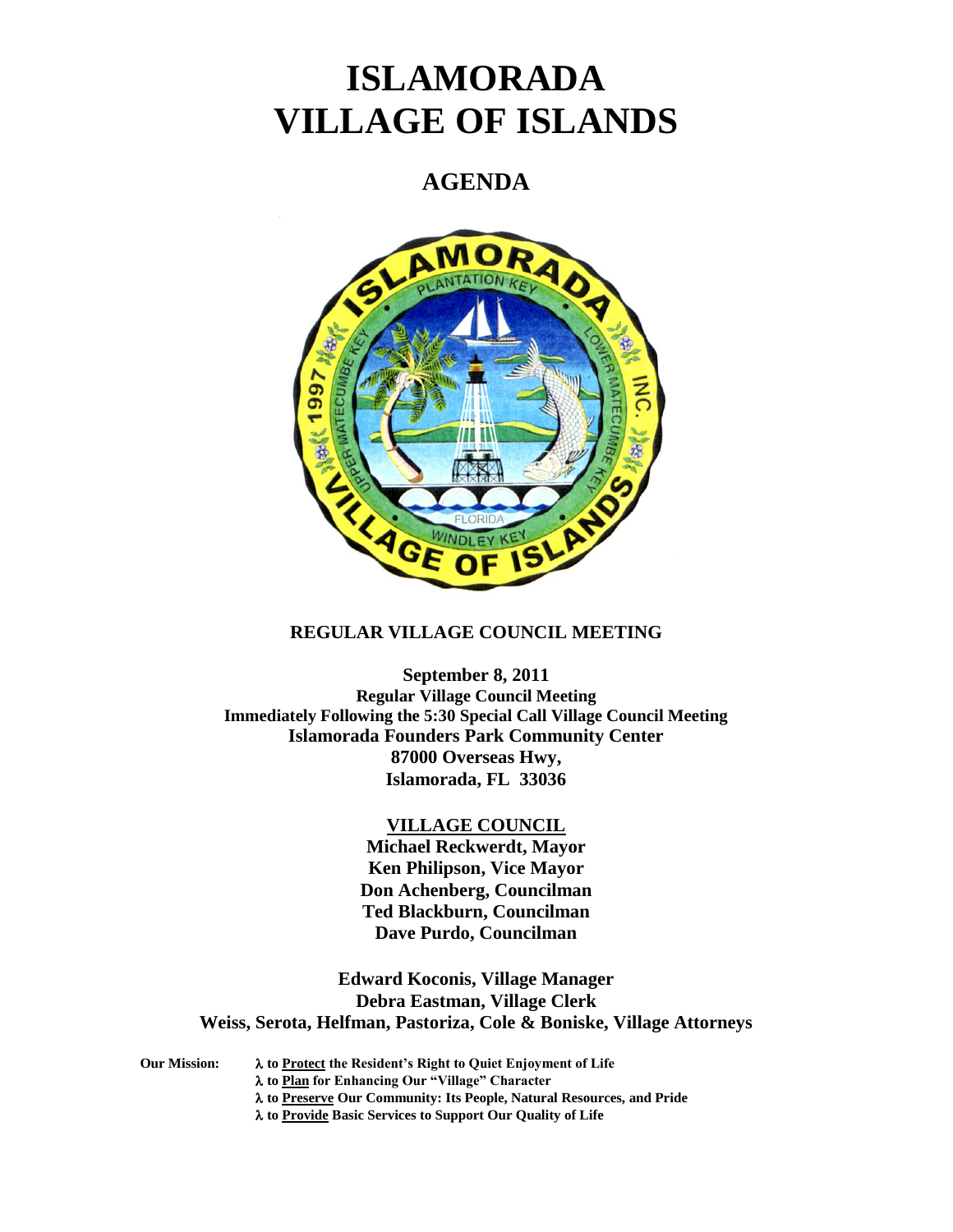

# **ISLAMORADA, VILLAGE OF ISLANDS REGULAR VILLAGE COUNCIL MEETING**

**Founders Park Community Center 87000 Overseas Hwy Islamorada, FL 33036 September 8, 2011**

**Immediately Following the 5:30 Special Call – First Budget Hearing- Village Council Meeting** 

# **I. CALL TO ORDER\ROLL CALL**

## **II. PLEDGE OF ALLEGIANCE**

#### **III. PRESENTATIONS**

- **A.** Presentation of Mayor Award to Captain Tom Brazil
- **B.** Proclamation for Florida Missing Children's Day September 12, 2011

# **IV. PUBLIC COMMENT**

#### **V. AGENDA: Request for Deletion / Emergency Additions**

## **VI. CITIZENS' ADVISORY COMMITTEE UPDATES**

- **A.** Historic Preservation Commission No Report
- **B.** Land Acquisition Advisory Committee No Report
- **C.** Landscape Advisory Committee No Report
- **D.** Local Planning Agency No Report
- **E.** Near Shore Water Support Citizens' Advisory Committee No Report
- **F.** Parks and Recreation Citizen's Advisory Committee No Report
- **G.** Water Quality Improvement Citizens' Advisory Committee –Chairperson David Makepeace
- **H.** Workforce / Affordable Housing Citizens' Advisory Committee Chairperson Rene Sebastian
- **I.** Citizens' Financial Advisory Committee Chairperson Jim Grainger

### **VII. WASTEWATER MATTERS**

|    | <b>A.</b> Wastewater Update                                                                               | TAB <sub>1</sub> |
|----|-----------------------------------------------------------------------------------------------------------|------------------|
|    | <b>B.</b> Discussion and Direction Regarding Key Largo Wastewater Treatment<br>District (KLWTD) Agreement |                  |
| C. | Request for Proposal (RFP) Wastewater System Veolia - DBOF Team<br><b>Key Member Changes</b>              | TAB <sub>2</sub> |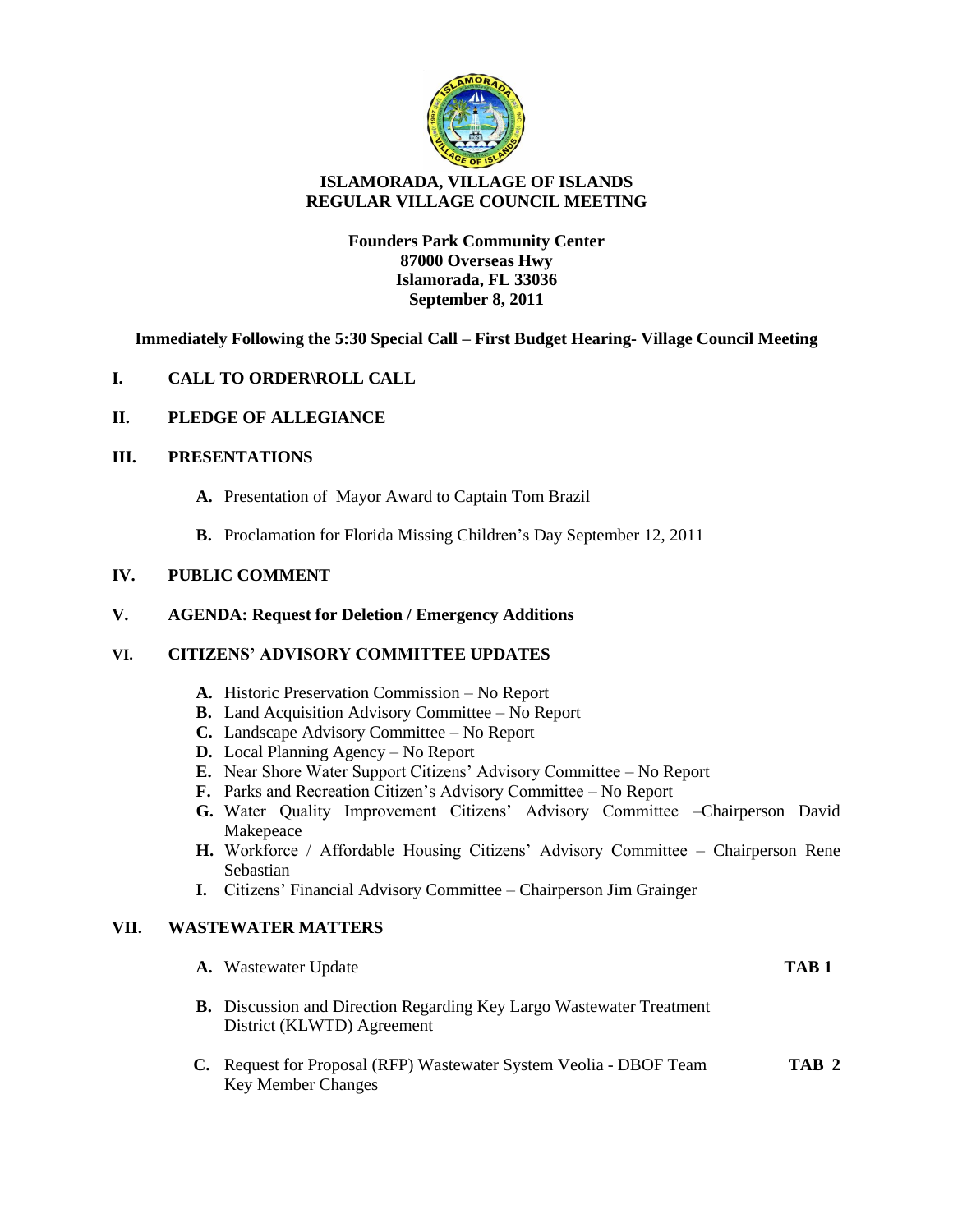#### **VIII. QUASI-JUDICIAL**

**A.** Application for Administrative Relief (AR 11-03) for Robert E. Reckwerdt **TAB 3** Estate

**A RESOLUTION OF THE VILLAGE COUNCIL OF ISLAMORADA, VILLAGE OF ISLANDS, FLORIDA, CONSIDERING THE REQUEST OF ROBERT E. RECKWERDT ESTATE, FOR ADMINISTRATIVE RELIEF FROM BUILDING PERMIT ALLOCATION SYSTEM FOR PROPERTY LOCATED AT 82647 OLD HIGHWAY, AS LEGALLY DESCRIBED IN EXHIBIT "A;" AND PROVIDING FOR AN EFFECTIVE DATE**

## **IX. CONSENT AGENDA**

(All items on the Consent Agenda are considered routine by the Village Council and will be approved by one motion. There will be no separate discussion of these items unless a Councilmember so requests, in which event, the item will be moved to the Main Agenda.)

- **A.** Minutes: Village Council Budget Workshop August 25, 2011 **TAB 4** Regular Village Council Meeting August 25, 2011 Special Call Village Council Meeting August 31, 2011
- **B.** Proposed Resolution for Interlocal Agreement for Sharing the Village Fire **TAB 5** Chief with the City of Marathon, Florida, for One Additional Year

**A RESOLUTION OF THE VILLAGE COUNCIL OF ISLAMORADA, VILLAGE OF ISLANDS, FLORIDA, APPROVING AN INTERLOCAL AGREEMENT BETWEEN ISLAMORADA AND THE CITY OF MARATHON FOR THE SERVICES OF THE FIRE CHIEF; AUTHORIZING THE VILLAGE MANAGER TO FINALIZE THE TERMS OF THE AGREEMENT; AUTHORIZING VILLAGE OFFICIALS TO TAKE ALL STEPS NECESSARY TO IMPLEMENT THE TERMS AND CONDITIONS OF THE AGREEMENT; AUTHORIZING THE VILLAGE MANAGER TO EXECUTE THE AGREEMENT; AND PROVIDING FOR AN EFFECTIVE DATE**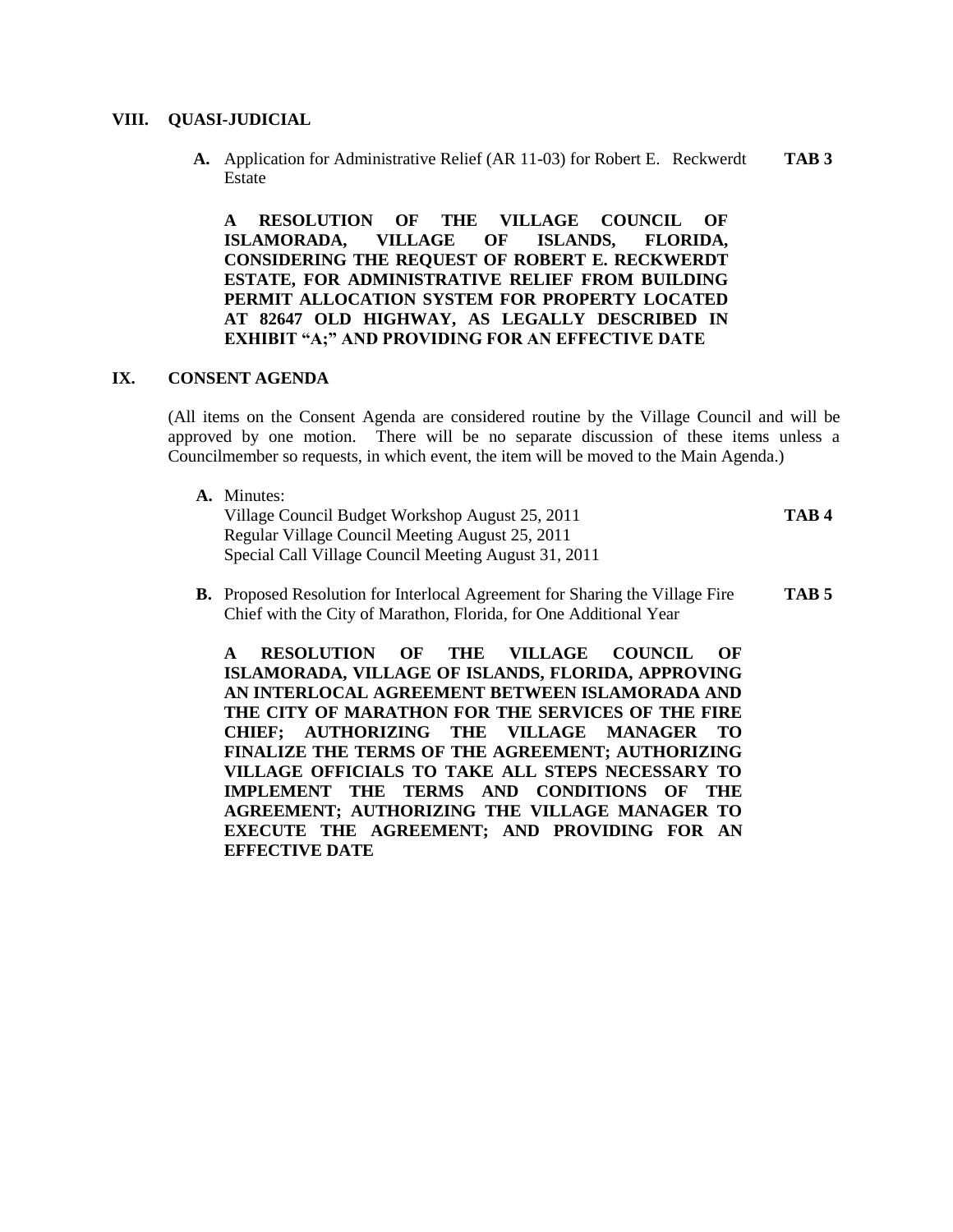**C.** Resolution Approving Letter of Engagement for Code Compliance **TAB 6** Hearing Officer

**A RESOLUTION OF THE VILLAGE COUNCIL OF ISLAMORADA, VILLAGE OF ISLANDS, FLORIDA APPROVING THE LETTER OF ENGAGEMENT BETWEEN MICHAEL J. PAWELCZYK AND ISLAMORADA, VILLAGE OF ISLANDS TO PROVIDE THE SERVICES OF CODE COMPLIANCE HEARING OFFICER; AUTHORIZING VILLAGE OFFICIALS TO IMPLEMENT THE TERMS AND CONDITIONS OF THE LETTER OF ENGAGEMENT; AUTHORIZING THE VILLAGE MANAGER TO EXPEND BUDGETED FUNDS; AUTHORIZING THE VILLAGE MANAGER TO EXECUTE THE LETTER OF ENGAGEMENT; AND PROVIDING FOR AN EFFECTIVE DATE**

# **X. ORDINANCES**

**A.** Second Reading – Proposed Ordinance Providing for a Special Election **TAB 7** Related to a Proposed Village Charter Amendment Providing that the Candidate in Each Race Receiving the Highest Number of Votes Be Elected, and to Eliminate Runoff Elections

**AN ORDINANCE OF ISLAMORADA, VILLAGE OF ISLANDS, FLORIDA, CALLING A SPECIAL ELECTION TO BE HELD IN CONJUNCTION WITH THE PRESIDENTIAL PREFERENCE ELECTION IN 2012; PROVIDING FOR SUBMISSION TO THE ELECTORS OF A PROPOSED AMENDMENT TO THE VILLAGE CHARTER PROVIDING THAT THE CANDIDATE IN EACH RACE RECEIVING THE HIGHEST NUMBER OF VOTES BE ELECTED, AND TO ELIMINATE RUNOFF ELECTIONS; PROVIDING FOR BALLOTING; PROVIDING FOR REQUISITE BALLOT LANGUAGE; PROVIDING FOR NOTICE OF ELECTION; PROVIDING AUTHORIZATION OF VILLAGE CLERK; PROVIDING FOR VILLAGE CANVASSING BOARD; PROVIDING FOR EFFECTIVENESS; PROVIDING FOR SEVERABILITY; PROVIDING FOR INCLUSION IN THE CHARTER/CONFORMITY OF AMENDMENT; AND PROVIDING FOR AN EFFECTIVE DATE**

**B.** Second Reading – Proposed Ordinance Establishing a Hazardous Waste Release **TAB 8** Mitigation and Cost Recovery Program within the Village

**AN ORDINANCE OF THE VILLAGE OF ISLAMORADA, FLORIDA, CREATING ARTICLE VI "HAZARDOUS WASTE RELEASE MITIGATION AND COST RECOVERY" OF CHAPTER 13 "EMERGENCY MANAGEMENT AND EMERGENCY SERVICES"; PROVIDING DEFINITIONS; PROVIDING FOR DUTIES DURING RELEASE OF A HAZARDOUS SUBSTANCE, POLLUTANT OR CONTAMINANT; PROVIDING FOR COST RECOVERY FOR INCURRED HAZARDOUS RELEASE MITIGATION COSTS; PROVIDING FOR THE REPEAL OF CONFLICTING PROVISIONS; PROVIDING FOR SEVERABILITY; PROVIDING FOR INCLUSION IN THE CODE; AND PROVIDING FOR AN EFFECTIVE DATE**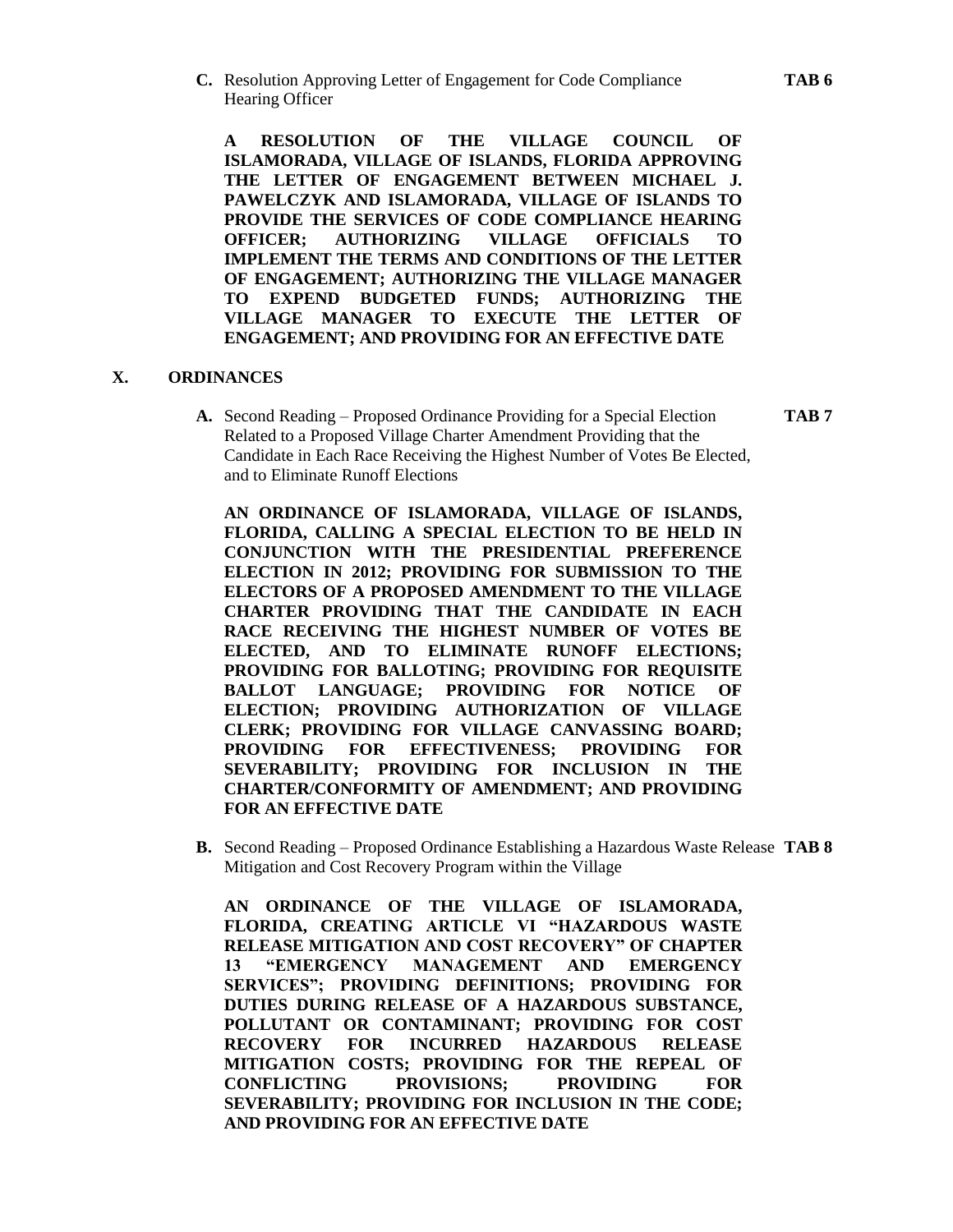**C.** Second Reading – Proposed Ordinance Establishing Regulations and Standards **TAB 9** Within the Village Related to Public Firework Displays

**AN ORDINANCE OF THE VILLAGE OF ISLAMORADA, FLORIDA, CREATING ARTICLE IV "FIREWORKS DISPLAYS" OF CHAPTER 26 "FIRE PREVENTION AND PROTECTION" TO PROVIDE A REGULATORY MECHANISM TO ENFORCE THE PROVISIONS OF CHAPTER 791, FLORIDA STATUTES; PROVIDING FOR PERMITTING REQUIREMENTS FOR FIREWORKS DISPLAYS; PROVIDING FOR OPERATION OF FIREWORKS DISPLAYS; PROVIDING FOR PENALTIES; PROVIDING FOR THE REPEAL OF CONFLICTING PROVISIONS; PROVIDING FOR SEVERABILITY; PROVIDING FOR INCLUSION IN THE CODE; AND PROVIDING FOR AN EFFECTIVE DATE**

**D.** Second Reading – Proposed Ordinance Establishing Regulation, Standards **TAB 10** and Service Charges Related to False Alarms within the Village

**AN ORDINANCE OF THE VILLAGE OF ISLAMORADA, FLORIDA, CREATING ARTICLE V "FIRE ALARMS" OF CHAPTER 26 "FIRE PREVENTION AND PROTECTION" TO PROVIDE REGULATIONS RELATED TO FIRE ALARMS; PROVIDING FOR PURPOSE OF REGULATION; PROVIDING DEFINITIONS; REQUIRING MAINTENANCE, INSPECTION AND TESTING; REQUIRING POSTINGS; PROHIBITING FALSE ALARMS; REQUIRING INSPECTIONS; PROVIDING FOR SERVICE CHARGES; PROVIDING FOR NOTIFICATION OF FALSE ALARMS; PROVIDING FOR THE REPEAL OF CONFLICTING PROVISIONS; PROVIDING FOR SEVERABILITY; PROVIDING FOR INCLUSION IN THE CODE; AND PROVIDING FOR AN EFFECTIVE DATE**

#### **XI. RESOLUTIONS**

**A.** Proposed Resolution Establishing Service Charges Related to False **TAB 11** Fire Alarms Within the Village

**A RESOLUTION OF THE VILLAGE COUNCIL OF ISLAMORADA, VILLAGE OF ISLANDS, FLORIDA ESTABLISHING A SERVICE CHARGE FOR FALSE FIRE ALARMS; AND PROVIDING FOR AN EFFECTIVE DATE**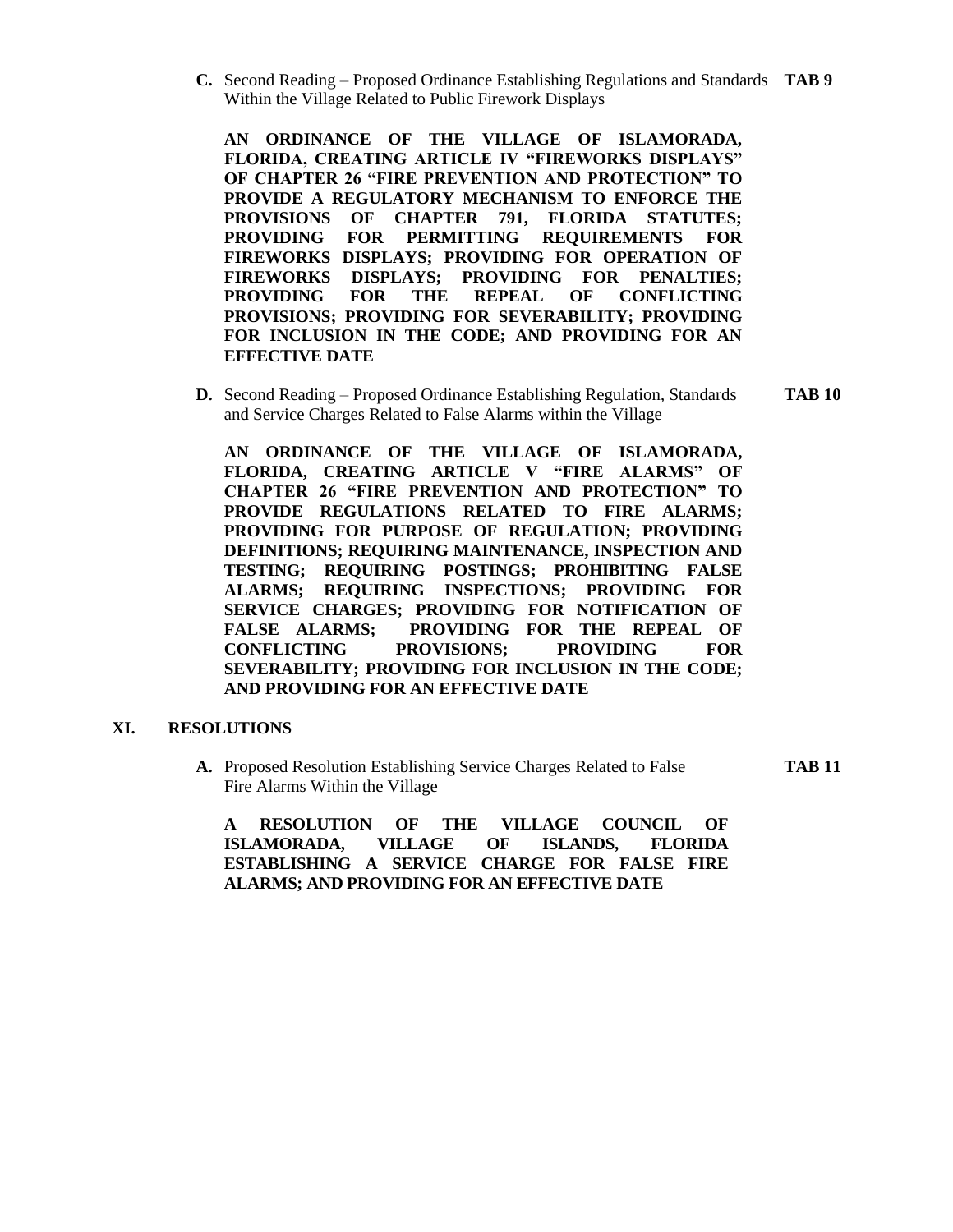**B.** Bid Award for the Solar Retrofitting of Facility Lighting at Founders Park, **TAB 12** Library Beach Park, Plantation Hammocks Preservation and Plantation Tropical Preserve

**A RESOLUTION OF THE VILLAGE COUNCIL OF ISLAMORADA, VILLAGE OF ISLANDS, FLORIDA APPROVING THE BID AWARD FOR ELECTRICAL CONTRACTING SERVICES TO PROVIDE SOLAR RETROFITTING OF FACILITY LIGHTING AT FOUNDERS PARK, LIBRARY BEACH PARK, PLANTATION HAMMOCKS PRESERVE AND PLANTATION TROPICAL PRESERVE; AUTHORIZING THE VILLAGE MANAGER TO NEGOTIATE A CONSTRUCTION CONTRACT FOR THE PROJECT; AND PROVIDING FOR AN EFFECTIVE DATE**

**C.** Proposed Resolution Approving Amended and Restated Agreement for **TAB 13** Solid Waste Services with Veolia ES Solid Waste Southeast, Inc.

**A RESOLUTION OF THE VILLAGE COUNCIL OF ISLAMORADA, VILLAGE OF ISLANDS, FLORIDA APPROVING THE AMENDED AND RESTATED AGREEMENT FOR SOLID WASTE SERVICES BETWEEN VEOLIA ES SOLID WASTE SOUTHEAST, INC. AND ISLAMORADA, VILLAGE OF ISLANDS TO PROVIDE SOLID WASTE COLLECTION AND DISPOSAL SERVICES; AUTHORIZING VILLAGE OFFICIALS TO IMPLEMENT THE TERMS AND CONDITIONS OF THE AGREEMENT; AUTHORIZING THE VILLAGE MANAGER TO EXPEND BUDGETED FUNDS; AUTHORIZING THE VILLAGE MANAGER TO EXECUTE THE AGREEMENT; AND PROVIDING FOR AN EFFECTIVE DATE**

**XII. MOTIONS**

## **XIII. UNFINISHED BUSINESS**

#### **XIV. MAYOR / COUNCIL COMMUNICATIONS**

**A.** Discussion regarding Inclusionary Zoning Fees

#### **XV. VILLAGE ATTORNEY / VILLAGE MANAGER COMMUNICATIONS**

**A.** Florida Department of Transportation (FDOT) Project

#### **XVI. ADJOURNMENT**

**A limited number of copies will be available for the public at the time of the meeting. The agenda and backup documentation may be viewed and printed from the Village website at [www.islamorada.fl.us](http://www.islamorada.fl.us/) as early as the Monday prior to the meeting.**

**These meetings are open to the public. In accordance with the Americans with Disabilities Act of 1990, all persons who are disabled and who need special accommodations to participate in this meeting because of that disability should contact the Administrative**